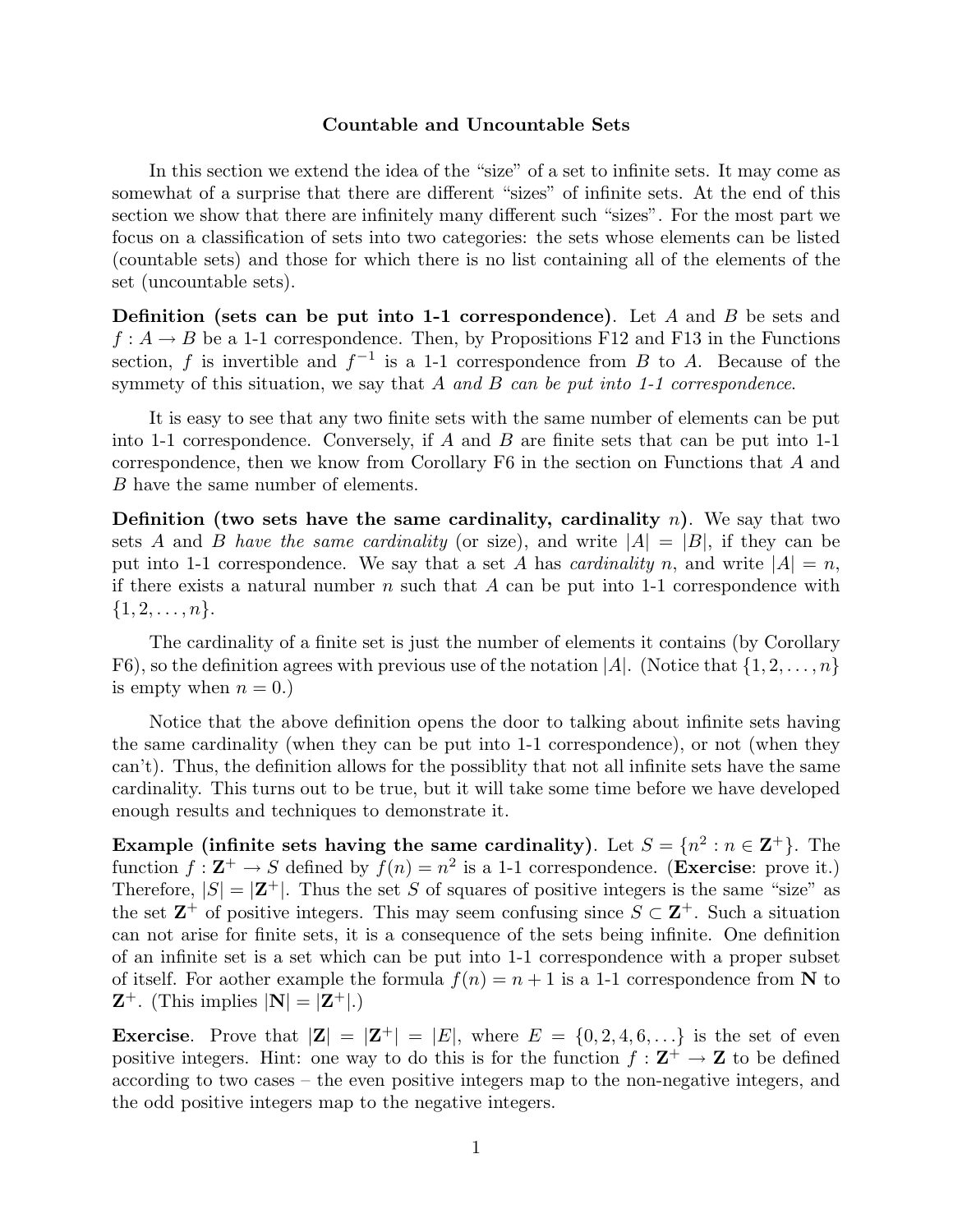**Example (infinite sets having the same cardinality).** Let  $f : (0,1) \rightarrow (1,\infty)$  be defined by  $f(x)=1/x$ . Then f is a 1-1 correspondence. (**Exercise**: prove it.) Therefore,  $|(0,1)| = |(1,\infty)|.$ 

**Exercise.** Show that  $|(0, \infty)| = |(1, \infty)| = |(0, 1)|$ . Use this result and the fact that  $(0, \infty) = (0, 1) \cup \{1\} \cup (1, \infty)$  to show that  $|(0, 1)| = |{\bf R}|$ .

**Definition (countably infinite set, countable set, uncountable set)**. A set *A* is called *countably infinite* if it can be put into 1-1 correspondence with  $\mathbb{Z}^+$ . A set is called countable if it is finite or countably infinite. A set which is not countable is called uncountable.

By what has been shown – or at least indicated – above, the sets  $S, E, \mathbf{N}$ , and **Z** are all countably infinite, and therefore countable. A set is countable if it is finite, or it has the same cardinality as  $Z^+$ . Since a composition of 1-1 correspondences is also a 1-1 correspondence, any set that can be put into 1-1 correspondence with a countable set is itself countable. That is, to prove that a set os countable it is enough to show that it can be put into 1-1 correspondence with any set that is known to be countable (so sets like  $E, S, N$  and **Z** can be used in place of  $\mathbb{Z}^+$ , so long as the above proviso about compositions is quoted). It is a good **exercise** to write down a formal proof of what has just been discussed: if *A* is a countably infinite set and there is a 1-1 correspondence  $f : A \rightarrow B$ , then *B* is countably infinite.

**Proposition CS1**: Any subset of  $\mathbb{Z}^+$  is countable.

#### **Proof**.

Let  $X \subseteq \mathbb{Z}^+$ . If X is finite, then it is countable. Suppose that X is infinite. Define  $f: \mathbf{Z}^+ \to X$  by  $f(n)$  is the smallest element in  $X - \{f(1), f(2), \ldots, f(n-1)\}$  (i.e.  $f(n)$ ) is the *n*-th smallest element in *X*). To see that *f* is 1-1, observe that if  $i < j$  then  $f(j)$ is the smallest element in a set that does not contain  $f(i)$ ; thus  $f(i) \neq f(j)$ . To see that *f* is onto, note that the positive integer *k* is larger than at most  $k-1$  elements of X, hence if  $k \in X$  then one of  $f(1), f(2), \ldots, f(k)$  equals *k*. The function f is therefore a 1-1 correspondence, and *X* is countable.

Our next goal is to show that a set is countable if and only if there is a sequence in which every element of the set appears (at least once). Once we have proved this statement to be true, in order to prove a set is countable it will suffice to display such a list. This is usually less cumbersome than working directly with 1-1 and onto functions, even though it is what's happening in the background.

**Definition (sequence)**. An infinite sequence of elements of a set *X* is a function  $f: \mathbf{Z}^+ \to X$ . The images of the positive integers are usually displayed in list format:  $f(1), f(2), f(3), \ldots$  Sometimes we write  $f_i$  instead of  $f(i)$ , so that the list becomes  $f_1, f_2, f_3 \ldots$ 

Notice that, conversely, if there is an infinite sequence  $x_1, x_2, x_3 \ldots$  of elements of the set *X*, then then a function  $f : \mathbf{Z}^+ \to A$  is obtained by defining  $f(i) = x_i$ ,  $i = 1, 2, \ldots$ Therefore, infinite sequences and functions whose domain is  $\mathbb{Z}^+$  are really the same thing.

**Exercise**. Formulate a precise definition of a finite sequence.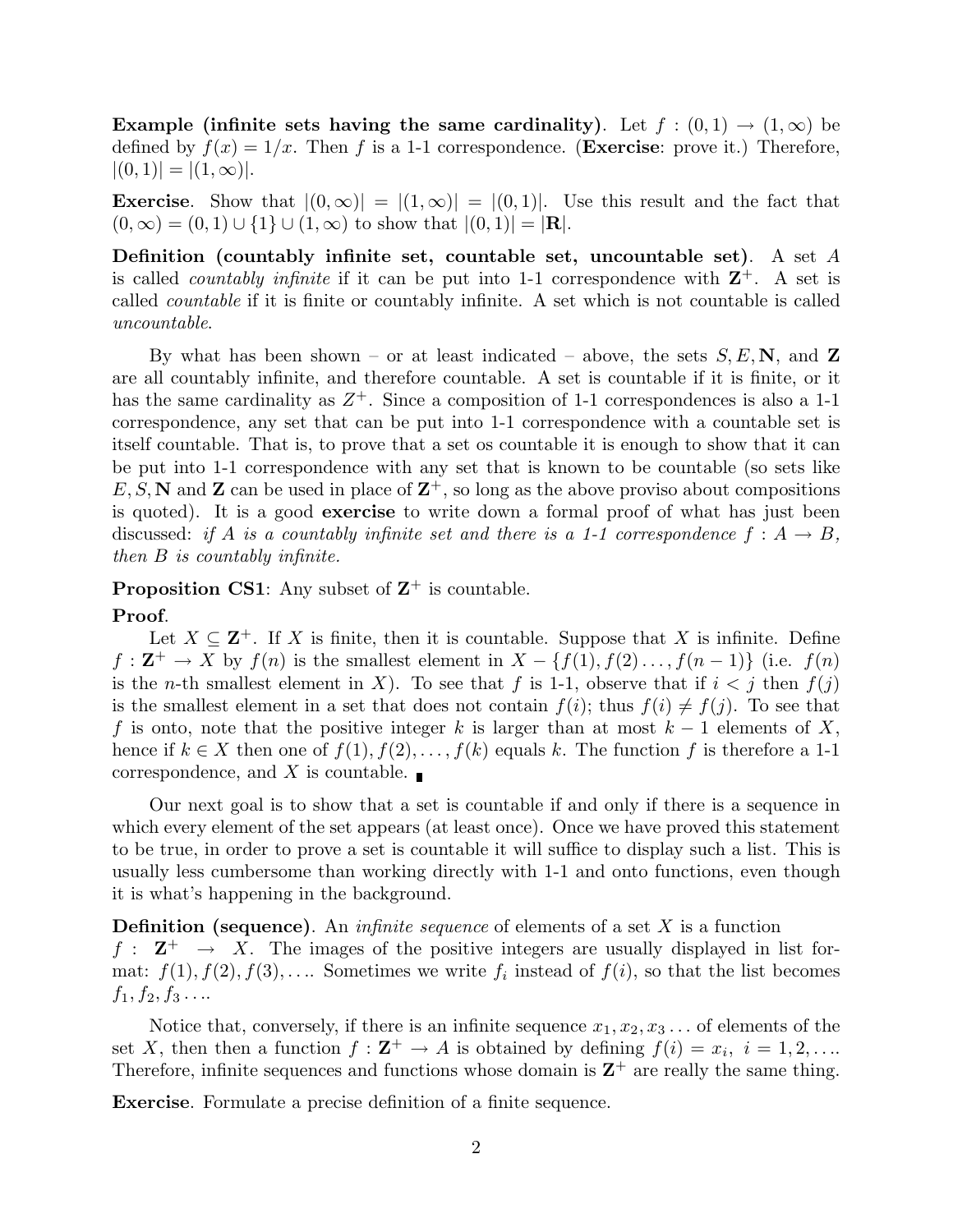A countably infinite set is one that can be put into 1-1 correspondence with  $\mathbb{Z}^+$ . By the definitions of infinite sequence and 1-1 correspondence, **a set** *X* **is countably infinite if there is an infinite sequence (function**  $f: \mathbb{Z}^+ \to X$ ) in which every element of *X* **appears exactly once** (1-1 and onto function). After doing some examples, we will show that the condition every element of *X* appears exactly once can be replaced by every element of *X* appears (at least once), which is easier to use.

**Example (proving countable using sequences)**. The infinite sequence 1*,* −1*,* 3*,* −3*,* 5*,* −5*,...* contains every odd integer exactly once (the positive odd integer 2*k* + 1 appears in position  $2k + 1$  and the negative odd integer  $-(2k+1)$  appears in position  $2k$ ). Thus, the set of odd integers is countable.

**Exercise**. Prove that the set of multiples of three (positive, negative and zero) is countable.

**Example (proving countable using sequences)**. We show that the set of all finite binary sequences is countable. Let  $\epsilon$  denote the empty sequence (the sequence with no terms). Then, the infinite sequence  $\epsilon$ , 0, 1, 00, 01, 10, 11, 000, 001,... in which the binary sequences of length 0 are listed, then the binary sequences of length 1 are listed in increasing numeric order, then the binary sequences of length 2 are listed in increasing numeric order, and so on, contains every finite binary sequence exactly once.

**Definition** (subsequence). An *subsequence* of an infinite sequence  $f : \mathbf{Z}^+ \to X$  of elements of the set *X* is a restriction of *f* to a subset of  $\mathbb{Z}^+$ .

You can imagine a subsequence as being formed by crossing out some (possibly infinitely many) elements of an infinite sequence. Note that there is no requirement in the definition of subsequence that the restriction be to an infinite subset of  $\mathbb{Z}^+$ . Thus, a subsequence of an infinite sequence might be finite. By Proposition CS1, an infinite subsequence is itself an infinite sequence (the domain of the restriction can be put into 1-1 correspondence with  $\mathbb{Z}^+$ , so function composition gives a function with domain  $\mathbb{Z}^+$  and range the set of elements in the infinite subsequence).

**Example (subsequence)**. Consider the infinite sequence 1*,* 2*,* 3*,* 4*,* 5*,...*. (The function is  $f(n) = n$  with domain and codomain equal to  $\mathbb{Z}^+$ .) One subsequence is 2*,* 4*,* 8*,* 16*,....* It is obtained by restricting  $f$  to  $\{2^k : k = 1, 2, \ldots\}$ . Another subsequence is  $2, 3, 5, 7, 11, 13, \ldots$ It is obtained by restricting *f* to the prime numbers. A third subsequence is 1*,* 4*,* 9*,* 12. it is obtained by restricting  $f$  to  $\{1, 4, 9, 12\}$ .

**Theorem CS2.** A set X is countable if and only if there is an infinite sequence in which every element of *X* appears at least once.

## **Proof**.

(⇒) Let *X* be a countable set. If *X* is finite, say  $X = \{x_1, x_2, \ldots, x_n\}$ , then such a sequence is  $x_1, x_2, \ldots, x_n, x_1, x_2, \ldots, x_n, \ldots$  Suppose that *X* is infinite. Then, since *X* is countably infinite, there is an infinite sequence in which every element appears exactly once. Every element of *X* appears at least once in this sequence.

 $(\Leftarrow)$  Suppose there is an infinite sequence  $f_1, f_2, \ldots$  in which every element of X appears at least once. If *X* is finite, it is countable. Suppose that *X* is infinite. We construct an infinite subsequence in which every element of *X* appears exactly once. For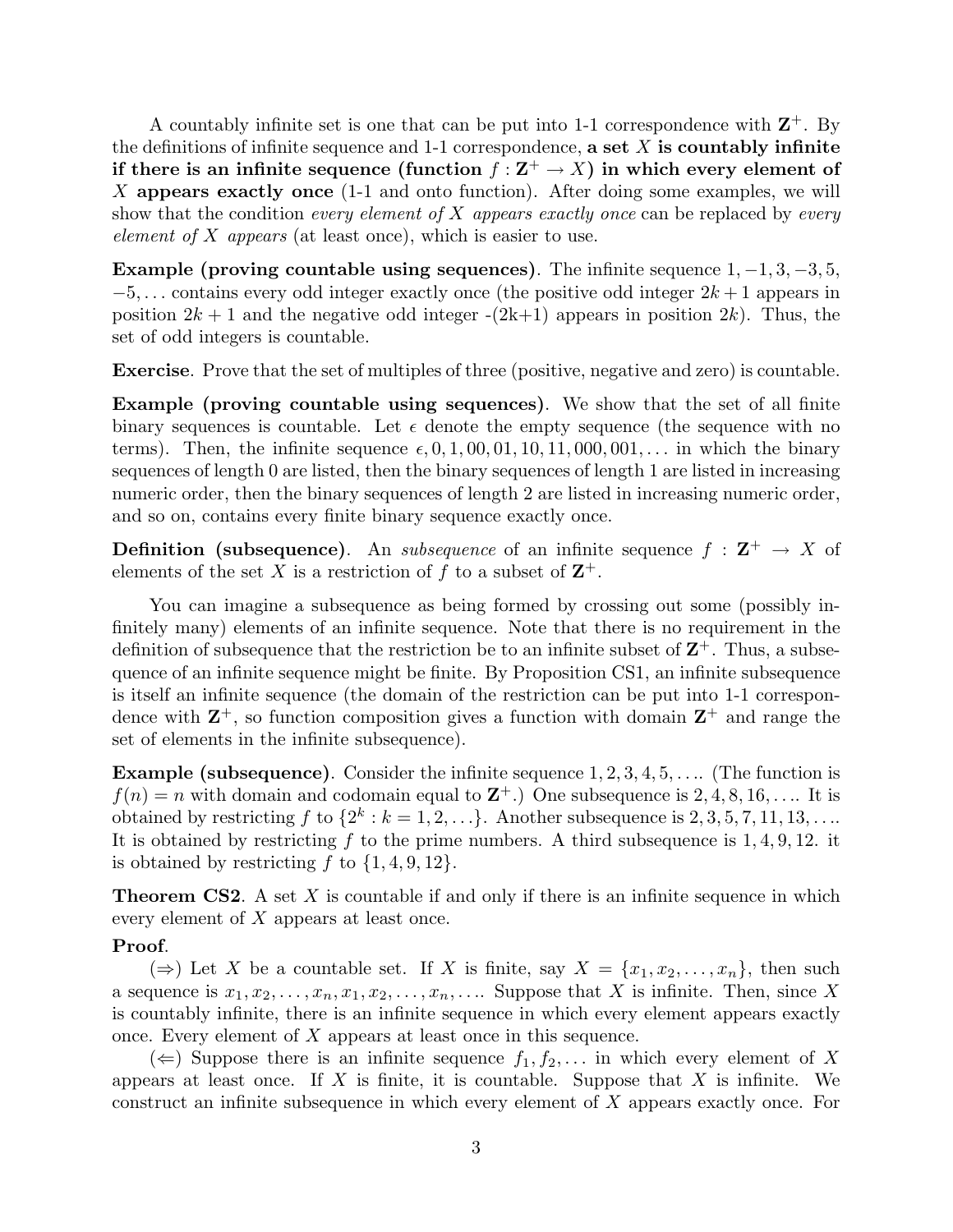each  $x \in X$ , let  $i_x$  be the smallest subscript for which  $f_{i_x} = x$ . Let  $I = \{i_x : x \in X\}$ . The restriction of  $f$  to  $I$  is the desired subsequence.

The subsequence in the above proof can be viewed as having been constructed from  $f_1, f_2, \ldots$  by, for each element *x*, crossing out all occurances of *x* after the first one.

**Example (Theorem CS2)**. The sequence  $1, 2, 2, 3, 3, 3, 4, 4, 4, 4, 5, \ldots$ , call it *f*, contains every element of  $\mathbf{Z}^+$ . (It contains the positive integer *n* exactly *n* times.) The subsequence in the proof of the theorem is  $1, 2, 3, \ldots$  It is obtained by restricting  $f$  to  $\{1, 2, 4, 7, \ldots\}$  $\{1 + \binom{n+1}{2}$  $\binom{+1}{2}$ :  $n \geq 0$  (note that elements of this set are the positions in the sequence where an element occurs for the first time).

**Example (proving countable using Theorem CS2)**. The set *E*<sup>∗</sup> of positive even integers is countable since its elements can be listed as  $2, -2, 4, -4, 6, -6, \ldots$ . The set  $T^*$  of positive multiples of three is countable since its elements can be listed as 3*,* −3*,* 6*,* −6*,...*. To see that *E*∗∪*T* <sup>∗</sup> is countable, form an infinite sequence containing every element of *E*∗∪*T* <sup>∗</sup> by choosing elements alternately from each list: 2*,* 3*,* −2*,* −3*,* 4*,* 6*,* −4*,* −6*,* 6*,* 9*,* −6*,* −9*,...*.

**Exercise**. Prove that if *A* and *B* be countably infinite sets, then  $A \cup B$  is countably infinite.

The idea of forming a subsequence by selecting special elements of a sequence can be used to prove the following proposition and corollary.

**Proposition CS3.** Any subset of a countable set is countable.

## **Proof**.

Exercise. **■** 

**Corollary CS4**. Any subset of **Z** is countable.

#### **Proof**.

Exercise.

Note that there is a small but important difference between Theorem CS5 below and the exercise above Proposition CS3. The theorem applies when one or both of the sets are finite.

**Theorem CS5**. If *A* and *B* are countable sets, then  $A \cup B$  is a countable set.

#### **Proof**.

If *A* and *B* are both finite, then so is  $A \cup B$ , and any finite set is countable.

Suppose A is finite and B is countably infinite. Then there are sequences  $a_1, a_2, \ldots, a_n$ and  $b_1, b_2, \ldots$  that contain every element of these sets, respectively. Thus,  $a_1, a_2, \ldots, a_n, b_1, b_2, \ldots$  is an infinite sequence that contains every element of  $A \cup B$ , so

 $A \cup B$  is countable.

Similarly, if *B* is finite and *A* is countably infinite then  $A \cup B$  is countable.

Finally, suppose that *A* and *B* are both countably infinite. Then there are infinite sequences  $a_1, a_2, \ldots$  and  $b_1, b_2, \ldots$  that contain every element of these sets, respectively. Thus,  $a_1, b_1, a_2, b_2, \ldots$  is an infinite sequence that contains every element of  $A \cup B$ , so  $A \cup B$ is countable.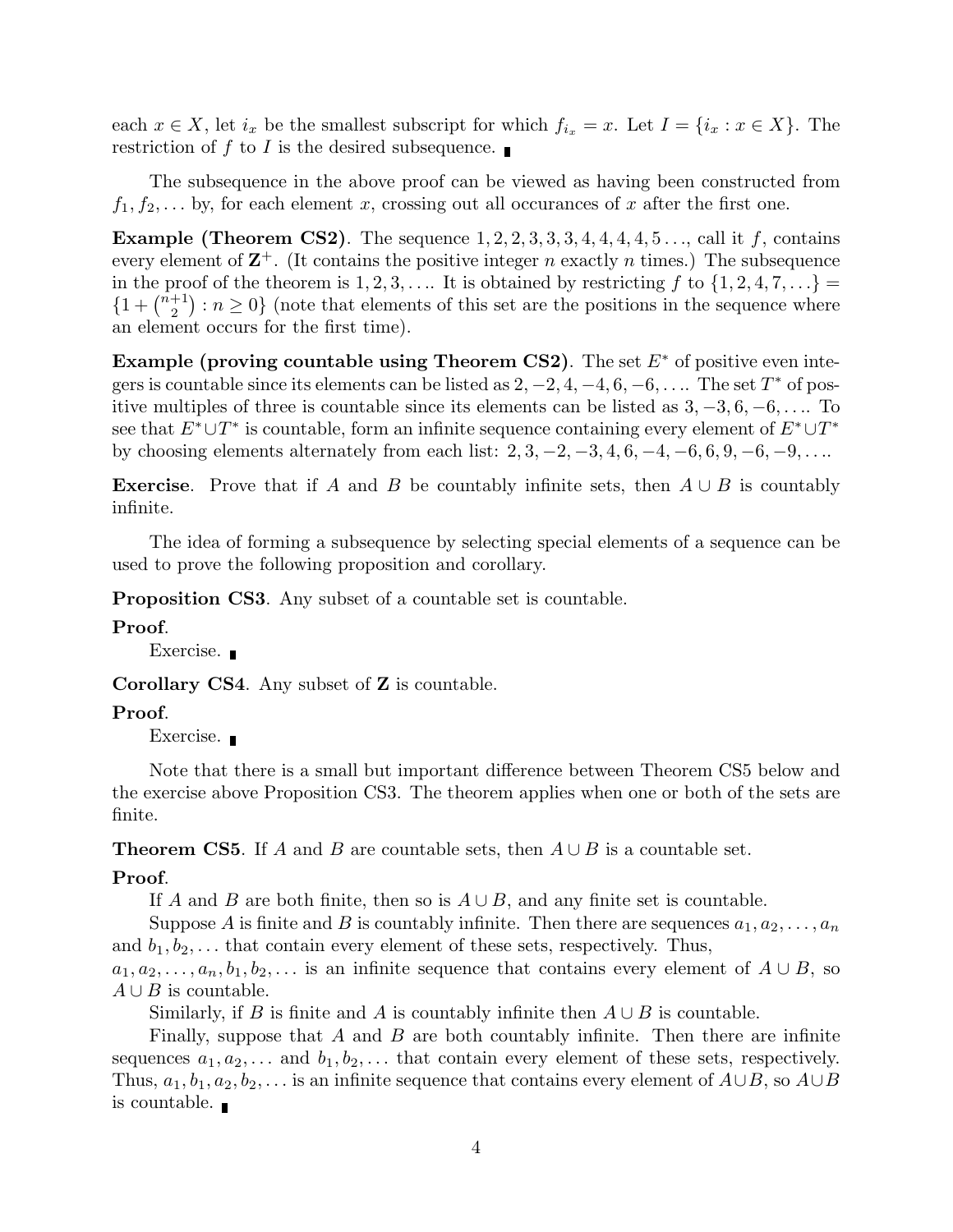The idea of the proof of Theorem CS5 can be used together with mathematical induction to prove that:

for  $n \geq 2$ , if  $A_1, A_2, \ldots, A_n$  are countable sets, then so is  $A_1 \cup A_2 \cup \cdots \cup A_n$ . In the induction step, note that  $A_1 \cup A_2 \cup \cdots \cup A_n \cup A_{n+1} = A_1 \cup A_2 \cup \cdots \cup (A_n \cup A_{n+1}),$ then use Theorem CS5 and the induction hypothesis.

A stronger result than the above generalization of Theorem CS5 is true. It turns out that the union of countably many countable sets is itself a countable set.

**Theorem CS6**. If  $A_1, A_2, \ldots$  is a collection of countably many countably infinite sets, then  $\bigcup_{i=1}^{\infty} A_i$  is also a countable set.

#### **Proof**.

By the above, we may assume that the collection contains countably infinitely many sets. For each positive integer *i* there is an infinite sequence  $a_{i,1}, a_{i,2}, \ldots$  that contains every element of  $A_i$  at least once. Then  $a_{1,1}, a_{1,2}, a_{2,1}, a_{1,3}, a_{2,2}, a_{3,1}, a_{1,4}a_{2,3}, \ldots$  is an infinite sequence that contains every element of  $\bigcup_{i=1}^{\infty} A_i$  at least once. (The elements  $a_{i,j}$ are listed in non-decreasing order of  $i + j$ , and if  $i + j = r + s$  then  $a_{i,j}$  is listed before  $a_{r,s}$ if and only if  $i < r$ .) By Theorem CS2,  $\bigcup_{i=1}^{\infty} A_i$  is countable.

The technique used in the above proof is called *diagonal sweeping*, since it corresponds to writing the sequences in a 2-dimensional array and then consructing the sequence by sweeping down consecutive back diagonals starting from the top left corner. Exactly the same argument can be used to prove the following without using Theorem CS6.

**Example (Q is countable).** For each positive integer *i*, let  $A_i$  be the set of rational numbers with denominator equal to *i*. Then, every element of  $A_i$  occurs in the sequence  ${a_{i,j}}_{j=1}^{\infty} = 0/i, 1/i, -1/i, 2/i, -2/i, \ldots$  Thus,  $A_i$  is countable. Since  $\mathbf{Q} = \bigcup_{i=1}^{\infty} A_i$ , the set **Q** of rational numbers is countable by Theorem CS6.

**Exercise**. Prove that  $\mathbf{Z}^+ \times \mathbf{Z}^+$  is countable.

The uncountable sets are the infinite sets which can not be put into 1-1 correspondence with the positive integers. By Theorem CS5, this is the same as saying that they are the sets for which there is no sequence  $x_1, x_2, \ldots$  that containing every element of the set at least once. We will prove later that the real numbers is an example of such a set. The main idea of the proof is to assume that such a squence exists and derive a contradiction by "finding" an element which does not appear in the sequence. The existence of uncountable sets means that not all infinite sets have the same cardinality.

**Proposition CS7.** The set *S* of all infinite binary sequences is uncountable.

## **Proof**.

The proof is by contradiction. Suppose that *S* is countable. Since *S* is clearly not a finite set, this means that there is an infinite sequence  $f_1, f_2, \ldots$  that contains every element of *S* at least once. We will obtain a contradiction by exhibiting an element *τ* of *S* that, by its definition, can not be  $f_n$  for any positive integer *n*. For each positive integer *i*, let  $f_i$  be the infinite binary sequence  $b_{i,1}, b_{i,2}, \ldots$  The infinite binary sequence  $\tau = t_1, t_2, t_3, \ldots$  is defined by  $t_i = 1 - b_{i,i}$ , for  $i = 1, 2, \ldots$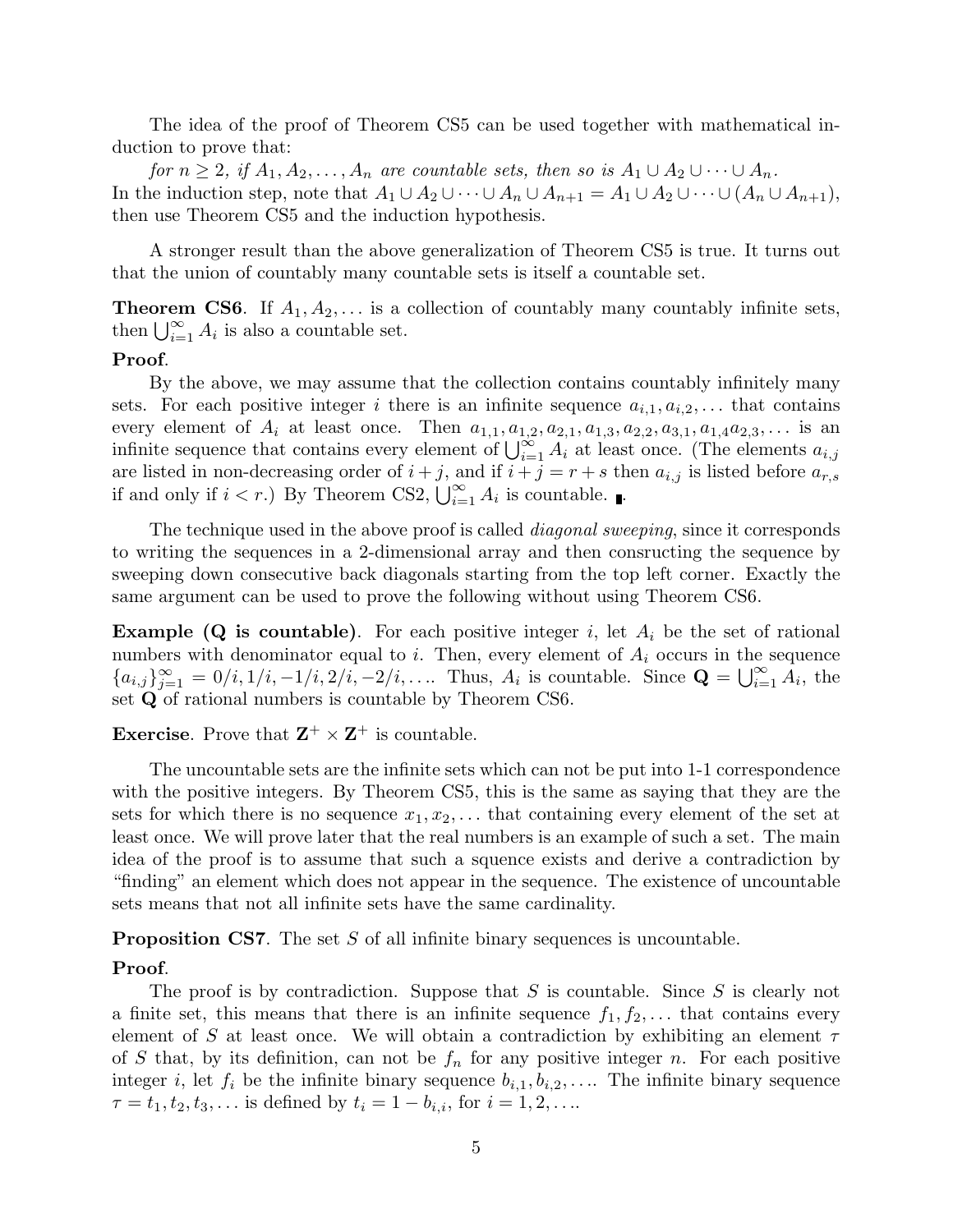We claim that  $\tau$  can not be  $f_n$  for any positive integer *n*. For every positive integer *n*, the *n*-th element of the sequence  $\tau$  is (defined so that it is) different from  $b_{n,n}$ , the *n*-th element of  $f_n$ . This establishes the contradiction mentioned above, and therefore there can not be an infinite sequence  $f_1, f_2, \ldots$  that contains every element of *S* at least once. Hence, *S* is uncountable.

The technique used in the proof of proposition CS7 is known as "Cantor Diagonalization" because the sequence  $\tau$  arises from changing the "diagonal elements"  $b_{i,i}$ .

The technique of Cantor Diagonalization can also be used to prove that the set of real numbers is uncountable. Before we do this, we need to review a concept. Every real number has an infinite decimal expansion. Most real numbers have only one of these, but some have two. Any number with a finite decimal expansion has one infinite decimal expansion that ends in an infinite sequence of zeros and a second infinite decimal expansion that ends in an infinite sequence of nines. For example, 3*.*2700000 *...* = 3*.*269999 *...*. These are the only numbers with more than one infinite decimal expansion. We will need to make use of this in our proof.

**Theorem CS8**. The set **R** of real numbers is uncountable.

# **Proof**.

The set  $\bf{R}$  is clearly infinite. Suppose it is countable. Then, there exists an infinite sequence  $f_1, f_2, \ldots$  that contains every element of **R**. We obtain a contradiction by finding  $x \in \mathbf{R}$  such that *x* is not  $f_n$  for any positive integer *n*.

For each positive integer *i*, suppose that the part of the decimal expansion of  $f_i$ following the decimal point is  $d_{i,1}d_{i,2}d_{i,3}...$ , where each  $d_{i,j}$  is one of  $0,1,\ldots,9$ . The real number  $x = 0.x_1x_2x_3...$  is defined by

$$
x_i = \begin{cases} 5 & \text{if } d_{i,i} \neq 5 \\ 6 & \text{if } d_{i,i} = 5 \end{cases}
$$

for each positive integer *i*.

We claim that *x* can not be  $f_n$  for any positive integer *n*. First of all, *x* differs from  $f_n$ in the the *n*-th digit after the decimal point (i.e.,  $x_i \neq d_{i,i}$ ). And, secondly, *x* is a number with only one infinite decimal expansion so it can not simply be a second representation of a number that is  $f_n$  for some *n*. This proves the claim, and contradicts the existence of the sequence  $f_1, f_2, \ldots$ 

Therefore, **R** is uncountable.

Since the real numbers are uncountable and the rational numbers are countable, it follows that irrational numbers exist. It is not difficulty to show (but you don't have to do it) that  $n^{1/k}$  is irrational unless *n* is the *k*-th power of some integer. In particular,  $\sqrt{2}$ is irrational. A slightly more advanced argument can be used to show that *e*, the base of the natural logarithms, is irrational, and a much more complicated argument is required to show that  $\pi$  is irrational. So far we have described only countably many irrational numbers. But the set of irrational numbers must be uncountable because otherwise **R** would be the union of two countable sets, and would therefore be countable.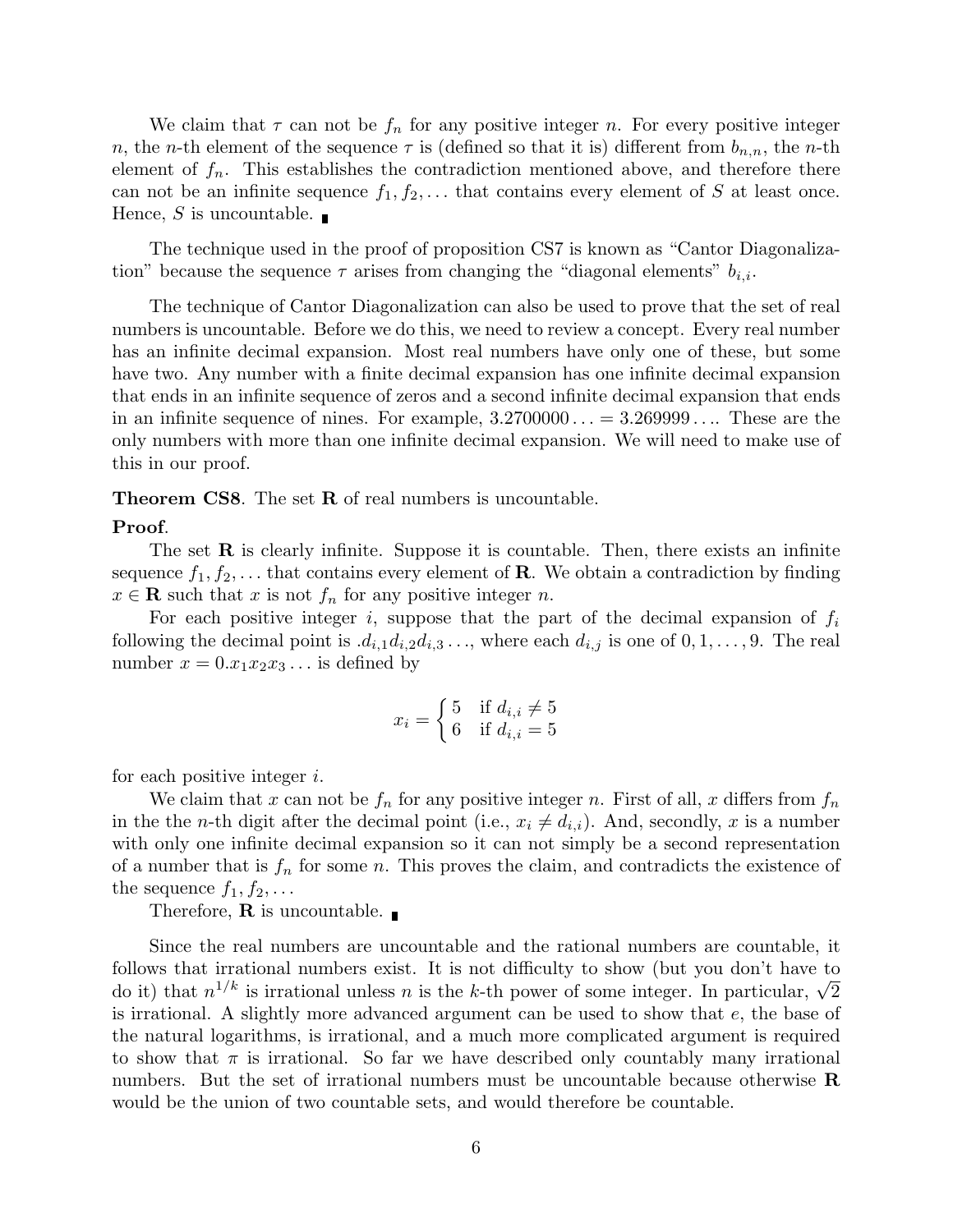It is unknown whether there is a set whose cardinality lies "between"  $|\mathbf{Z}^+|$  and  $|\mathbf{R}|$ . This is known as the continuum hypothesis, partly because the cardinality of the real numbers is sometimes called the continuum. The continuum hypothesis is known to be beyond proof in our system of logic.

Since  $\mathbf{Z}^+ \subset \mathbf{R}$ , we would be justified in writing  $|\mathbf{Z}^+| < |\mathbf{R}|$ . However, you should not believe that the continuum is the largest possible cardinality of an infinite set. There is an infinite heirarchy of cardinalities of infinite sets because of the following fact. Note that, since the set *A* in the statement may not be countable, we must use the definition of two sets having the same cardinality rather than the methods we have used in dealing with countable sets.

## **Theorem CS9**. For any set  $A$ ,  $|A| < |\mathcal{P}(A)|$ .

#### **Proof**.

First of all,  $|A| \leq |\mathcal{P}(A)|$ , since A can clearly be put into 1-1 correspondence with the subset of  $\mathcal{P}(A)$  consisting of the singleton subsets,  $\{\{x\} : x \in A\}.$ 

Suppose  $|A| = |\mathcal{P}(A)|$ . Then there is a 1-1 correpsondence  $f : A \to \mathcal{P}(A)$ . We obtain a contradiction to the fact that *f* is onto by exhibiting a subset *X* of *A* such that  $X \neq f(a)$ for any  $a \in A$ .

For every  $a \in A$ , either  $a \in f(a)$ , or  $a \notin f(a)$ . The definition of X is slippery: let  $X = \{a \in A : a \notin f(a)\}.$ 

Consider  $a \in A$ . If  $a \in f(a)$  then  $a \notin X$  (by definition of X), so  $f(a) \neq X$ . On the other hand, if  $a \notin f(a)$  then  $a \in X$  (by definition of X), so  $f(a) \neq X$ . Therefore,  $X \neq f(a)$ for any  $a \in A$ , a contradiction. Hence,  $|A| < |\mathcal{P}(A)|$ .

By Theorem CS9,  $|\mathbf{R}| < |\mathcal{P}(\mathbf{R})| < |\mathcal{P}(\mathcal{P}(\mathbf{R}))| < \cdots$ .

**Exercises**. For practice problems you should do Exercises A-3, page A-34, 1-6, and 8 (Grimaldi, 4th ed.). All of these can be done using the techniques and results described here. Answers to the odd numbered exercises are in the text.

#### **Solutions to even numbered problems in Grimaldi, 4th ed.**

2. (a)  $f(n) = n^2$ . (b)  $f(n) = 4n - 2$ .

4. The set *I* is uncountable. If *I* were countable then **R** would be the union of two countable sets and therefore countable, a contradiction.

6. There is an infinite sequence in which each element of  $\mathbf{Z}^+ \times \mathbf{Z}^+ \times \mathbf{Z}^+$  appears exactly once: (1*,* 1*,* 1)*,*(1*,* 1*,* 2)*,*(1*,* 2*,* 1)*,*(2*,* 1*,* 1)*,*(1*,* 1*,* 3)*,...*. The elements are ordered by non-decreasing sum of the components. The elements whose components have the same sum appear in dictionary order.

8. (a) 
$$
f(x) = 3x
$$
. (b)  $f(x) = 5x + 2$ . (c)  $f(x) = (b - a)x + a$